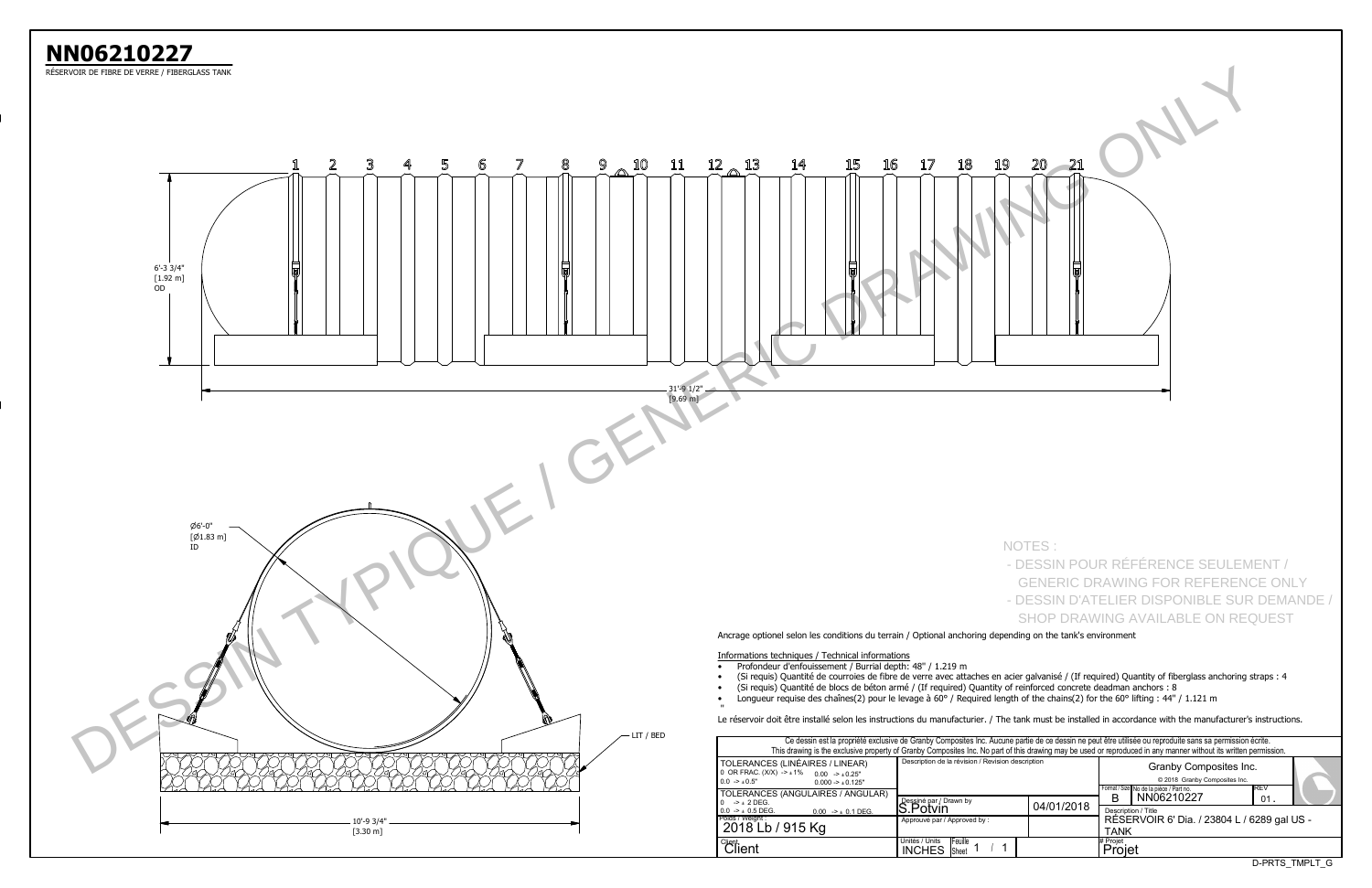Guide de courroie en fibre de verre -Fiberglass Strap Guide

\_\_\_\_\_\_\_\_\_\_\_\_\_\_\_\_\_\_\_\_\_\_\_\_\_\_\_\_\_ Directement installé sur le réservoir -Directly installed on the tank

Poids / Weight :

**Client** 

| Ce dessin est la propriété exclusive de Granby Composites Inc. Aucune partie de ce dessin ne peut être utilisée ou reproduite sans sa permission écrite.<br>This drawing is the exclusive property of Granby Composites Inc. No part of this drawing may be used or reproduced in any manner without its written permission. |                                                                 |            |                                                                                                            |  |  |  |  |  |  |  |  |  |  |
|------------------------------------------------------------------------------------------------------------------------------------------------------------------------------------------------------------------------------------------------------------------------------------------------------------------------------|-----------------------------------------------------------------|------------|------------------------------------------------------------------------------------------------------------|--|--|--|--|--|--|--|--|--|--|
| ERANCES (LINÉAIRES / LINEAR)<br>R FRAC. $(X/X) \rightarrow \pm 1\%$ 0.00 $\rightarrow \pm 0.25$ "<br>> 0.5"<br>$0.000 - 1.001 - 1.001$                                                                                                                                                                                       | Description de la révision / Revision description               |            | Granby Composites Inc.<br>© 2018 Granby Composites Inc.<br>IREV<br>Format / Size No de la pièce / Part no. |  |  |  |  |  |  |  |  |  |  |
| <b>ERANCES (ANGULAIRES / ANGULAR)</b><br>> ± 2 DEG.                                                                                                                                                                                                                                                                          | Dessiné par / Drawn by                                          |            | ENSCOUR6<br>в<br>Α.                                                                                        |  |  |  |  |  |  |  |  |  |  |
| $> 10.5$ DEG.<br>$0.00$ -> $\pm$ 0.1 DEG.                                                                                                                                                                                                                                                                                    | Potvin                                                          | 20/06/2017 | Description / Title                                                                                        |  |  |  |  |  |  |  |  |  |  |
| / Weight:                                                                                                                                                                                                                                                                                                                    | Approuvé par / Approved by :                                    |            | JEUX DE COURROIES ET BLOCS DE BÉTON -<br><b>ANCHORING KIT</b>                                              |  |  |  |  |  |  |  |  |  |  |
|                                                                                                                                                                                                                                                                                                                              | Unités / Units<br>Feuille<br>0<br><b>INCHES</b><br><b>Sheet</b> |            | # Projet                                                                                                   |  |  |  |  |  |  |  |  |  |  |
|                                                                                                                                                                                                                                                                                                                              |                                                                 |            |                                                                                                            |  |  |  |  |  |  |  |  |  |  |



## **Tendeur / Turnbuckle**

- 
- Forgé d'acier au carbone, galvanisé à chaud / Forged carbon steel, hot-dip galvanized Conformément aux spécifications américaines FF-T-791B Type 1, forme 1 (cage ouverte) /
- In accordance with US specifications FF-T-791B Type 1, Form 1 (open cage).
- 
- 
- Coefficient de sécurité 5:1 / Safety factor 5:1 Testé à 5,200 Lbs / Working load 5,200 Lbs **Bloc de béton armé / Concrete deadman anchor**
- Poids : 1,093 Lbs / Weight : 1,093 Lbs
- Renforcé d'acier galvanisé / Reinforced with galvanized steel
- **Courroie de fibre de verre / Fiberglass strap**
- 
- Fait de fibre de verre de haute qualité / High quality fiberglass Testé à 20,000 Lbs / Working load 20,000 Lbs
- 
- Résistance maximale : 45,000 Lbs / Ultimate rated 45,000 Lbs
- Muni d'anneaux en acier galvanisé / Equipped with galvanized steel rings